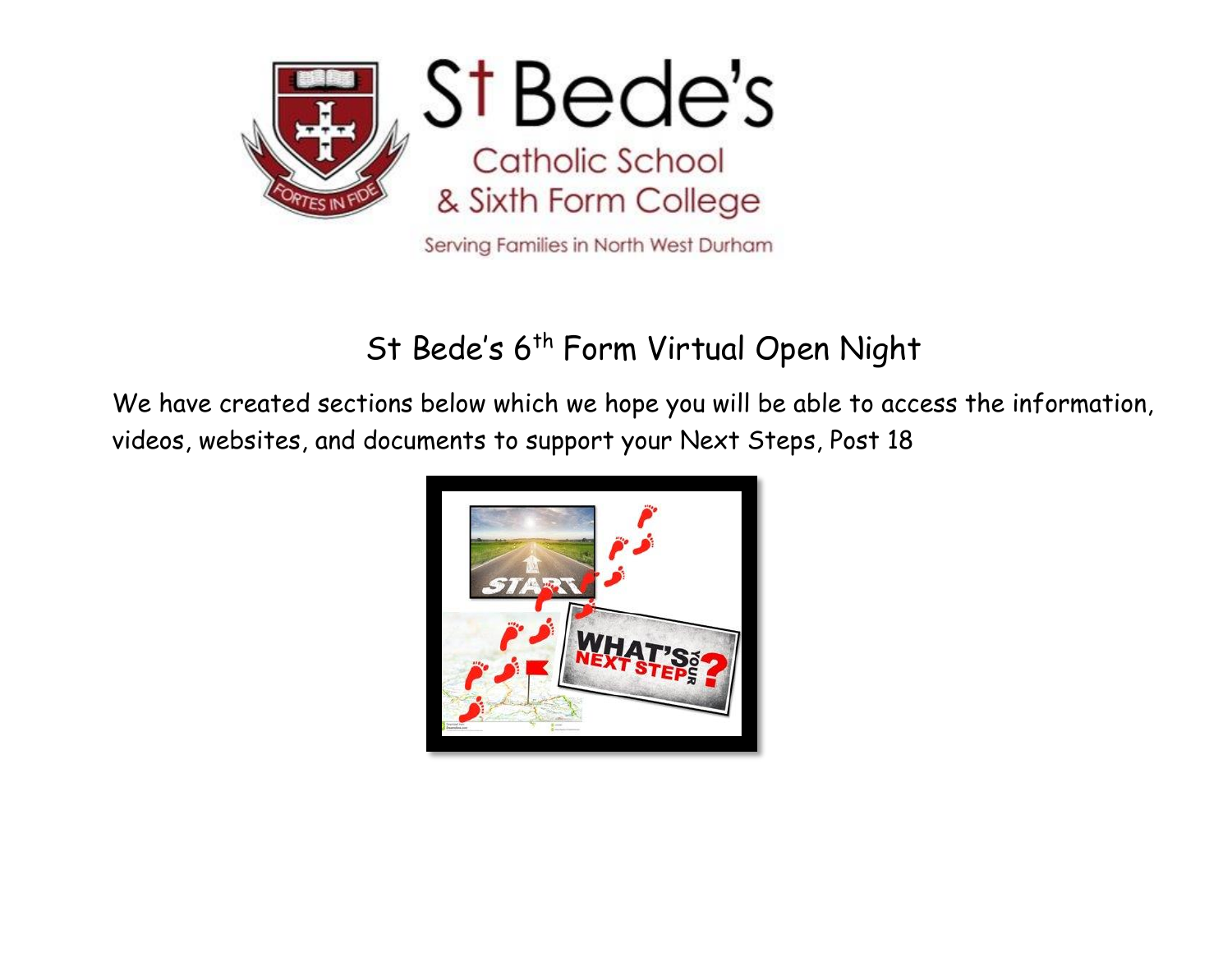| Information |
|-------------|

### Links/ addresses

UK's first video subject guide! <https://www.unitasterdays.com/ondemand>

**On Demand Webinars**<br>University guidance videos for school groups and students



#### **Presentations.**

| Researching Options Post 18             | https://www.ucas.com/researching-options<br>https://bwcet-my.sharepoint.com/:p:/p/ajukes_stb/EUqmV3fac2pChJ9-                                     |
|-----------------------------------------|---------------------------------------------------------------------------------------------------------------------------------------------------|
|                                         | xCJMkRcBjEAFk46AMWJ2c6eYJioPOw?e=Ihukyt                                                                                                           |
| Why choose to go to university          | https://www.whatuni.com/advice/choosing-a-uni/13-students-reveal-why-they-want-to-go-to-<br>university/68530/                                     |
| How to research universities            | https://study-uk.britishcouncil.org/find/choosing-university                                                                                      |
| How to choose a university course       | https://www.ucas.com/explore                                                                                                                      |
| Oxbridge- What is it & is how do I find | https://www.topuniversities.com/where-to-study/europe/united-kingdom/oxbridge-explained                                                           |
| out more?                               | Cambridge                                                                                                                                         |
|                                         | https://www.undergraduate.study.cam.ac.uk/events/cambridge-open-days                                                                              |
|                                         |                                                                                                                                                   |
|                                         | Oxford                                                                                                                                            |
|                                         | https://www.ox.ac.uk/admissions/undergraduate/virtual-open-day                                                                                    |
| Russell Group Universities. Who are     | https://www.theuniquide.co.uk/advice/choosing-a-course/what-is-the-russell-group                                                                  |
| they and where can I find out more?     |                                                                                                                                                   |
| Applying to University/UCAS             | https://www.unitasterdays.com/ondemand/webinar/11/ucas-and-personal-statements                                                                    |
|                                         |                                                                                                                                                   |
| Alternatives to the traditional         | https://www.unitasterdays.com/ondemand/webinar/52/two-year-university-degrees                                                                     |
| university experience-Degrees in        | https://www.newcollegedurham.ac.uk/higher-education/                                                                                              |
| another setting                         | What do we offer at NCD? - YouTube                                                                                                                |
|                                         | Higher Apprenticeships - What are they and how do you enrol on one? - YouTube<br><b>Students Perspective - Higher Education Courses - YouTube</b> |
|                                         | New College Durham   Studying higher education                                                                                                    |
|                                         |                                                                                                                                                   |
|                                         | <b>Open Events:</b>                                                                                                                               |
|                                         | Information & Advice Event<br>Tuesday 2 November, 4.30-6.30pm                                                                                     |
|                                         | New College Durham   Information & Advice Event - November                                                                                        |
|                                         |                                                                                                                                                   |
|                                         | NCD Open Event<br>Saturday 20 November, 10.30am - 1.00pm                                                                                          |
|                                         |                                                                                                                                                   |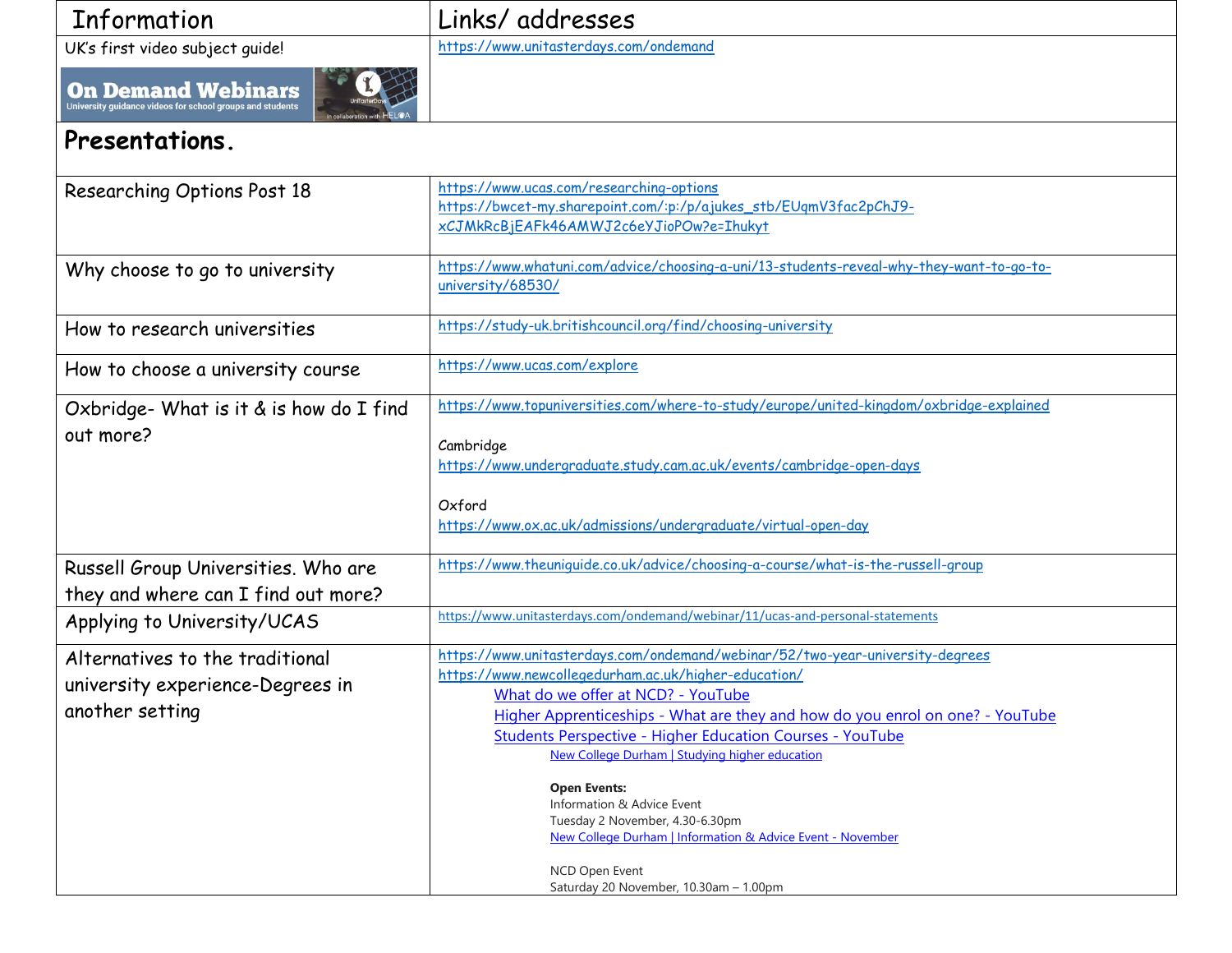|                                                                                                                                                                                                                                                                                                                                                                                                                                                                                                                                                                                                                                                                            | New College Durham   NCD Open Event                                                                                                                                                                     |                                                                                                                                                                                                                                                                                                                                                                                                                                                                                                                                                                                                                                                        |
|----------------------------------------------------------------------------------------------------------------------------------------------------------------------------------------------------------------------------------------------------------------------------------------------------------------------------------------------------------------------------------------------------------------------------------------------------------------------------------------------------------------------------------------------------------------------------------------------------------------------------------------------------------------------------|---------------------------------------------------------------------------------------------------------------------------------------------------------------------------------------------------------|--------------------------------------------------------------------------------------------------------------------------------------------------------------------------------------------------------------------------------------------------------------------------------------------------------------------------------------------------------------------------------------------------------------------------------------------------------------------------------------------------------------------------------------------------------------------------------------------------------------------------------------------------------|
|                                                                                                                                                                                                                                                                                                                                                                                                                                                                                                                                                                                                                                                                            | https://www.gateshead.ac.uk/university-level<br>https://www.ncl-coll.ac.uk/study-areas/university-centre/<br>Open University<br>http://www.open.ac.uk/<br>https://www.youtube.com/watch?v=i6p3yw7YsXo   |                                                                                                                                                                                                                                                                                                                                                                                                                                                                                                                                                                                                                                                        |
| Foundation Degrees HNC/HND's                                                                                                                                                                                                                                                                                                                                                                                                                                                                                                                                                                                                                                               | https://www.youtube.com/watch?v=qdoWleJBLDg<br>HND/HND<br>https://www.youtube.com/watch?v=6fZfEsu3gZg&t=10s                                                                                             | https://www.careerpilot.org.uk/stories/what-is-a-foundation-degree-with-video-clips-from-students<br>https://www.ucas.com/undergraduate/what-and-where-study/choosing-course/foundation-degrees                                                                                                                                                                                                                                                                                                                                                                                                                                                        |
| Degrees and Higher Apprenticeships                                                                                                                                                                                                                                                                                                                                                                                                                                                                                                                                                                                                                                         | https://www.unitasterdays.com/ondemand/webinar/34/degree-apprenticeships<br>What is an Apprenticeship?<br>https://youtu.be/de7LBnmrQmU<br>Pathways onto Apprenticeships<br>https://youtu.be/_1ZFhmFbens |                                                                                                                                                                                                                                                                                                                                                                                                                                                                                                                                                                                                                                                        |
| School Leaver Programmes<br>School leaver programmes are not as easy to define as apprenticeships and will vary<br>from company to company and industry to industry.<br>Some popular industries include Banks, Building Societies, Accountancy companies &<br>Government Departments- Civil Service & National Audit Office<br>Some employers have retitled their Higher Apprenticeships as 'School Leaver<br>Programmes; others have veered away from the whole apprenticeship structure<br>completely.<br>A typical school leaver programme will last between 12 months and five years and may<br>include obtaining a qualification as part of the programme objectives. |                                                                                                                                                                                                         | https://www.e4s.co.uk/entry-level-jobs/about-school-leaver-<br>programmes.htm<br>https://www.ucas.com/further-education/apprenticeships-and-<br>traineeships/traineeships-and-school-leaver-programmes<br>https://www.ratemyapprenticeship.co.uk/school-leaver-<br>programmes#:~:text=School%20leaver%20programmes%20are%20a<br>pprenticeships,for%20those%20with%20A%2Dlevels.<br>https://www.allaboutschoolleavers.co.uk/school-leaver-<br>options/school-leaver-programmes/what-is-a-school-leaver-<br>programme<br>https://www.allaboutschoolleavers.co.uk/jobs/school-leaver-<br>programmes<br>https://uk.indeed.com/School-Leaver-Programme-jobs |